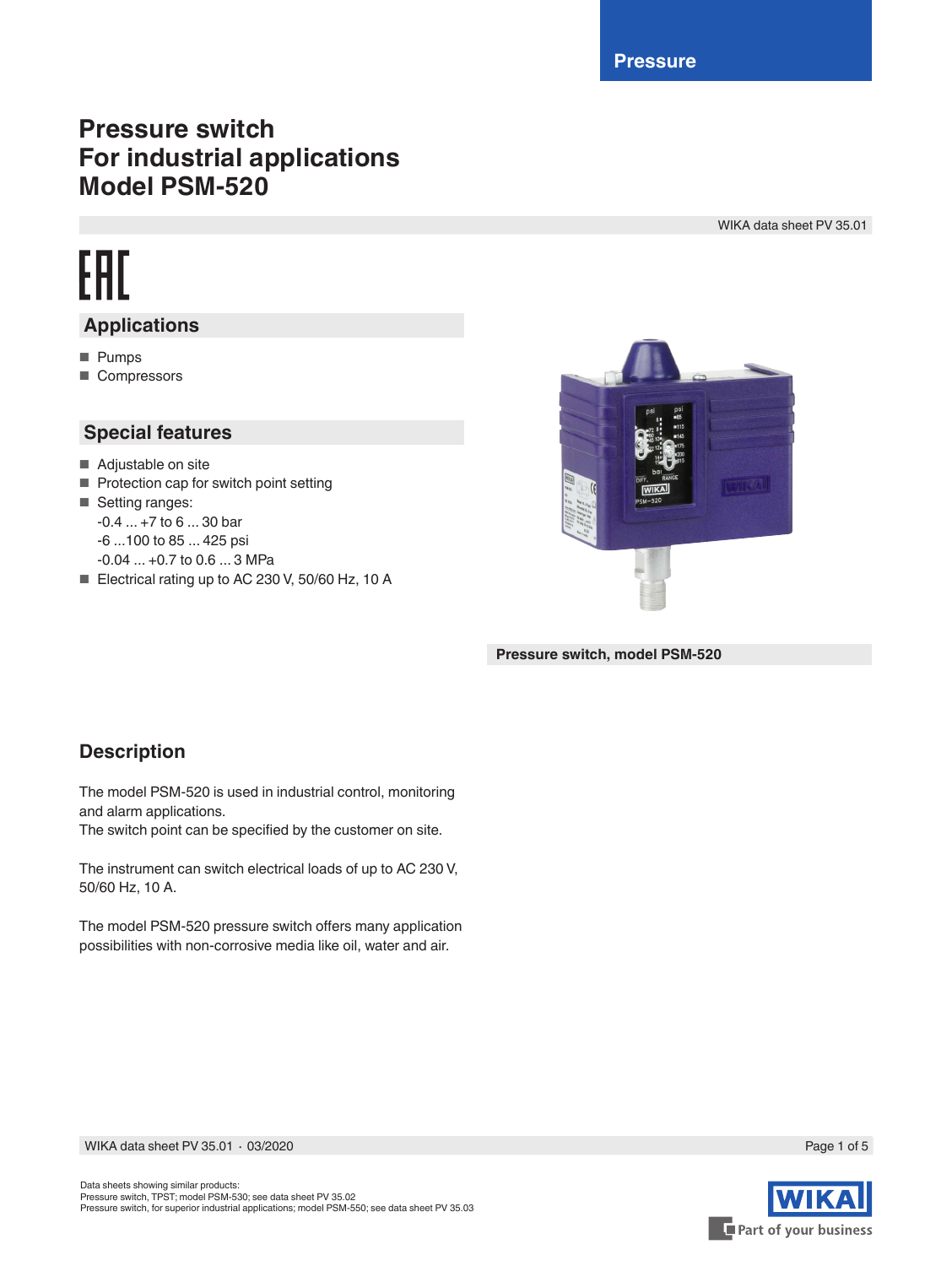# **Specifications**

| <b>Unit</b> | Setting range <sup>1)</sup> | Permissible switch point<br>on rising pressure | Adjustable switch differential <sup>2)</sup> | Max. working<br>pressure |
|-------------|-----------------------------|------------------------------------------------|----------------------------------------------|--------------------------|
| bar         | 05                          | 0.45                                           | 0.44                                         | 16                       |
|             | 07                          | 0.67                                           | 0.66                                         | 16                       |
|             | 615                         | 7.515                                          | 1.55                                         | 32                       |
|             | 630                         | 930                                            | 38                                           | 42                       |
|             | $-0.4+7$                    | 0.27                                           | 0.66                                         | 16                       |
| <b>MPa</b>  | 00.5                        | 0.040.5                                        | 0.040.4                                      | 1.6                      |
|             | 00.7                        | 0.060.7                                        | 0.060.6                                      | 1.6                      |
|             | 0.61.5                      | 0.751.5                                        | 0.150.5                                      | 3.2                      |
|             | 0.63                        | 0.93                                           | 0.30.8                                       | 4.2                      |
|             | $-0.04+0.7$                 | 0.020.7                                        | 0.060.6                                      | 1.6                      |
| psi         | 070                         | 670                                            | 655                                          | 230                      |
|             | 0100                        | 9100                                           | 985                                          | 230                      |
|             | 85215                       | 107215                                         | 2272                                         | 450                      |
|             | 85425                       | 130425                                         | 45115                                        | 610                      |
|             | $-6+100$                    | 3100                                           | 985                                          | 230                      |

1) Switch point and reset point have to be within the setting range

2) The difference between the switch point and the reset point is also known as switch hysteresis

### **Non-repeatability of the switch point**

≤ 2 % of span

#### **Switch contact**

1 x change-over / SPDT 3)



3) Single pole double throw

#### **Electrical rating**

| Current consumption 4)          | Voltage            | <b>Current</b> |
|---------------------------------|--------------------|----------------|
| <b>Resistive load</b><br>$AC-1$ | AC 230 V, 50/60 Hz | 10 A           |
| Inductive load<br>$AC-15$       | AC 230 V, 50/60 Hz | 6 A            |

4) per DIN EN 60947-1

### **Operating conditions**

#### **Permissible temperature ranges**

Ambient: -40 ... +70 °C [-40 ... +158 °F] Medium: -20 ... +100 °C [-4 ... +212 °F] Storage: -20 ... +80 °C [-4 ... +176 °F]

### **Reference conditions**

#### **Relative humidity per BS 6134**

 $<$  50 % r. h. at 40 °C [104 °F] < 90 % r. h. at 20 °C [68 °F]

#### **Terminal assignment**



#### **Electrical connection**

Rubber grommet for cables ∅ 6 ... 14 mm [∅ 0.24 ... 0.55 in]

#### **Ingress protection per IEC/EN 60529** IP30

The ingress protection is only valid if all mounting holes on the rear of the instrument are covered, or for panel mounting on flat surfaces.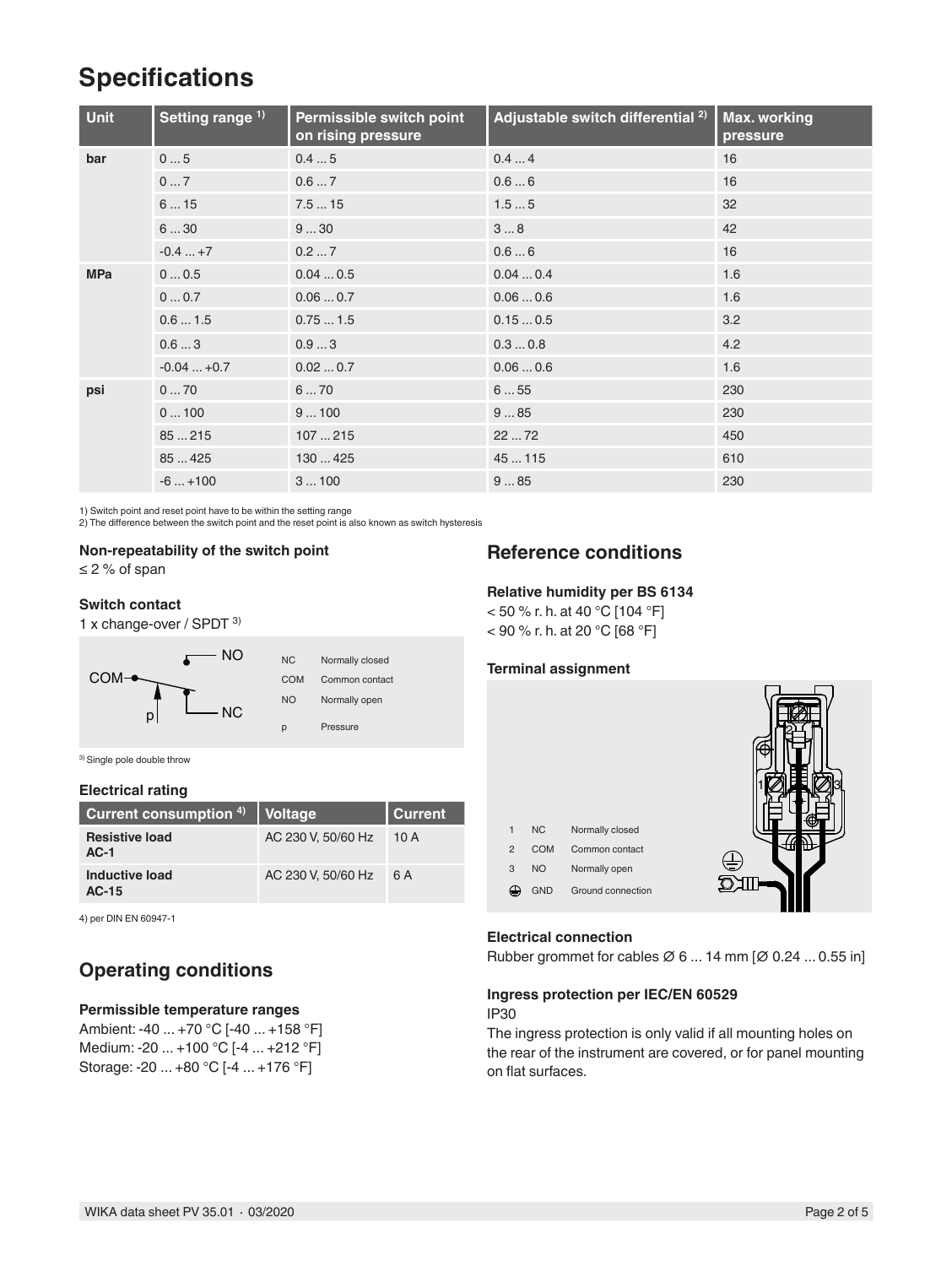### **Process connections**

| <b>Process connection per   Thread size</b> |                        |  |
|---------------------------------------------|------------------------|--|
| ISO 228-1                                   | G $\frac{1}{4}$ female |  |
|                                             | $G\mathrel{\vee} A B$  |  |

### **Materials**

**Wetted parts**

Copper alloy CuSn6 per EN 1652 Process connection: Free cutting steel EN1A per EN 10277-3, tin-plated

### **Approvals**

| Logo    | <b>Description</b>                   | <b>Country</b>              |
|---------|--------------------------------------|-----------------------------|
| $C \in$ | <b>EU declaration of conformity</b>  | European Union              |
|         | $\blacksquare$ Low voltage directive |                             |
|         | $\blacksquare$ RoHS directive        |                             |
| EAI     | EAC (option)                         | Eurasian Economic Community |

Approvals and certificates, see website

### **Mounting**

#### **Mounting option**



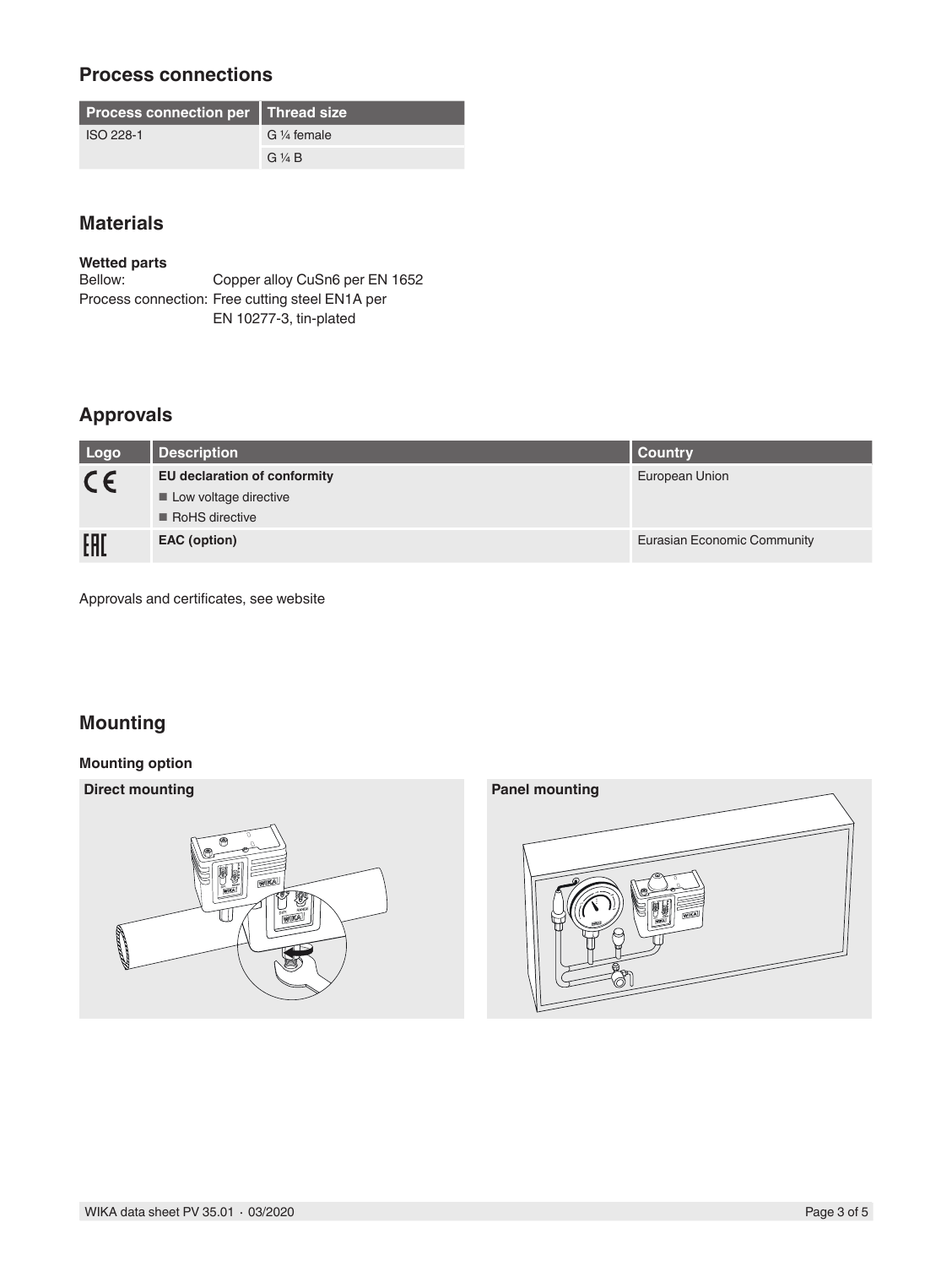### **Dimensions in mm [in]**



#### **Process connection: G ¼ female**

| <b>Setting range</b> |          | Dimensions in mm [in] |           |  |
|----------------------|----------|-----------------------|-----------|--|
| psi                  | bar      | <b>MPa</b>            | H         |  |
| 070                  | 05       | 00.5                  | 122 [4.8] |  |
| 0100                 | 07       | 00.7                  |           |  |
| $-6+100$             | $-0.4+7$ | $-0.04+0.7$           |           |  |
| 85215                | 615      | 0.61.5                | 127 [5.0] |  |
| 85425                | 630      | 0.63                  |           |  |

#### **Process connection: G ¼ B**

| Setting range |          | Dimensions in mm [in] |             |  |
|---------------|----------|-----------------------|-------------|--|
| psi           | bar      | <b>MPa</b>            | н           |  |
| 070           | 05       | 00.5                  | 117[4.6]    |  |
| 0100          | 07       | 00.7                  |             |  |
| $-6+100$      | $-0.4+7$ | $-0.04+0.7$           |             |  |
| 85215         | 615      | 0.61.5                | $129$ [5.1] |  |
| 85425         | 630      | 0.63                  |             |  |